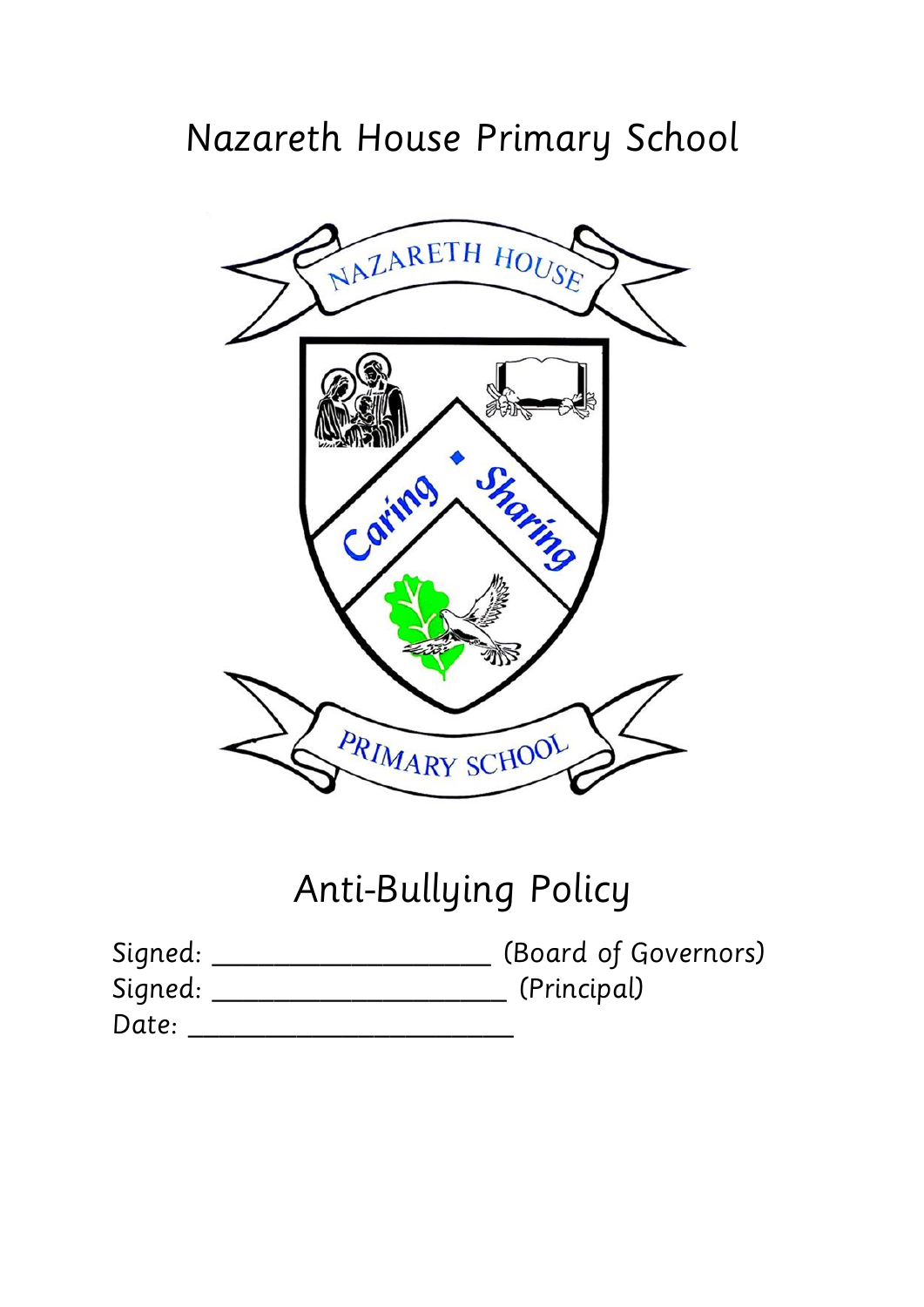#### **School Ethos**

Nazareth House P.S is completely opposed to bullying and will not tolerate it in any way. It is completely contrary to all the values that we, at Nazareth House Primary School, believe in. Teachers and non-teaching staff will strive to provide a safe environment in which children can work and play without fear or threat from their peers. They will work closely with parents to establish effective channels of communication through which bullying incidents may be readily reported to a trusted teacher. The teachers will strive to be consistent with parental advice which stresses that bullying is never justified and that fault lies with those who bully and not with those who are bullied. Bullying is a damaging form of abuse and is not tolerated in our school. All staff will be/are vigilant at all times to the possibility of bullying occurring and will take immediate steps to stop it happening, to protect and reassure the victim and to discipline the bully by following procedures.

#### **Definition**

The NI Anti-Bullying Forum(NIABF) defines bullying as "the repeated use of power by one or more persons intentionally to hurt, harm or adversely affect the rights and needs of another or others."

#### **Forms of Bullying**

- Physical violence, such as hitting, pushing or spitting at another pupil;
- Interfering with another pupil's property, by stealing, hiding or damaging it;
- Using offensive names when addressing another pupil;
- Teasing or spreading rumours about another pupil or family members;
- Belittling another pupil's abilities and achievements;
- Writing offensive notes or graffiti about another pupil:
- Cyber- Bullying: The misuse of technology (internet or mobile phones) to hurt or humiliate another person is fast becoming an issue in our society. Although much of this occurs outside of school hours, there is sometimes an impact on relationships within the school as a result.
- Excluding another pupil from a group activity;
- Ridiculing another pupil's appearance, way of speaking or personal mannerisms.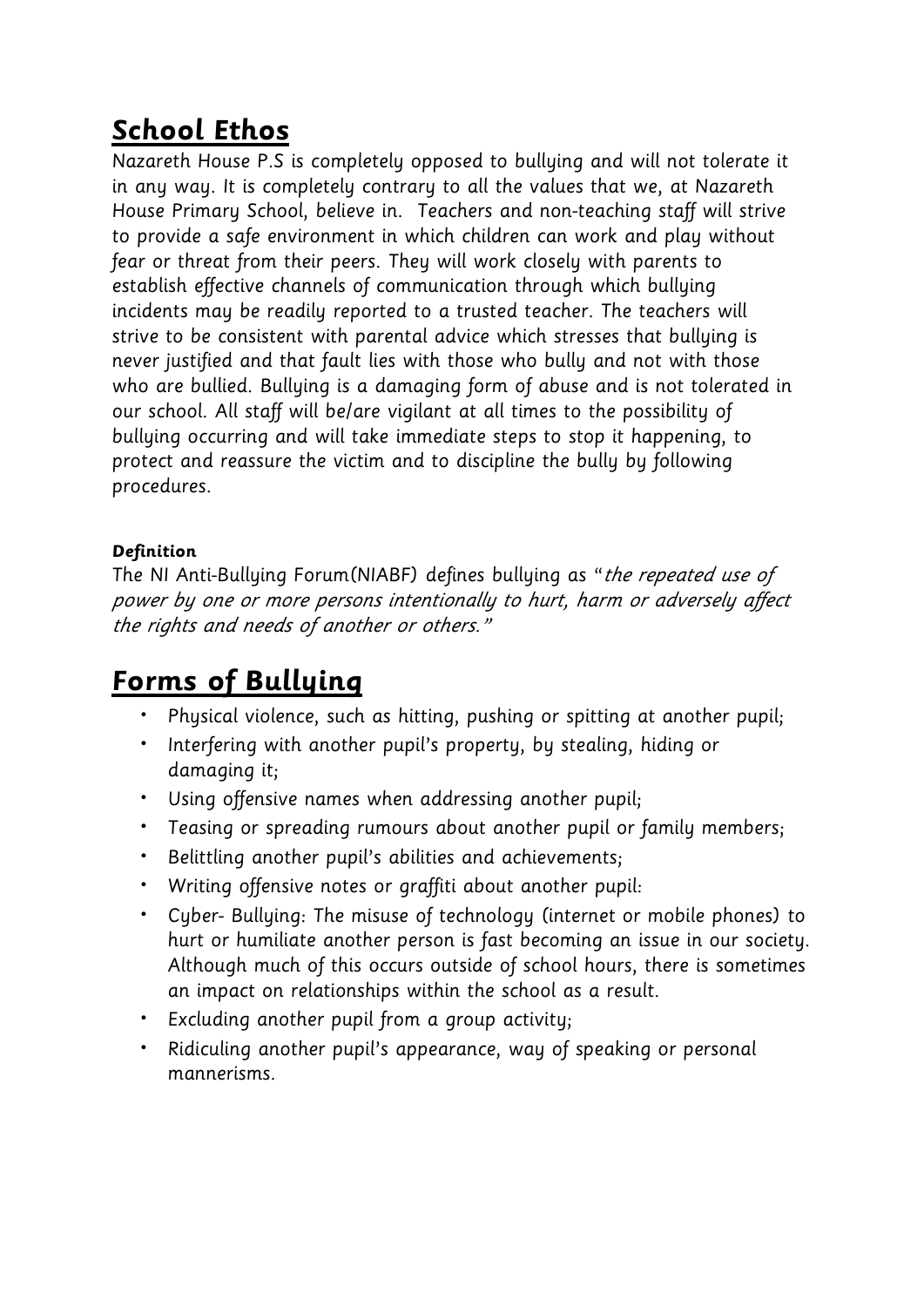#### **Aims**

As our primary target is our pupils, we achieve our vision by working with children to:

- Have high self-esteem respecting themselves, others and the environment
- Develop enquiring, curious, imaginative and creative minds
- Become highly motivated life-long learners
- Welcome, respect and cherish those of diverse identities
- Nurture an enjoyment, love and enthusiasm for learning
- Develop their sense of faith, service, prayer and worship
- Promote a spirit of charity, social awareness and concern for others
- Be flexible, adaptable and to become problem-solvers
- Be able to work both independently and collaboratively
- Achieve high levels of literacy, numeracy and technological skills
- Question, dream and be confident enough to persevere
- Always strive for better.

#### **The Responsibilities of Staff**

Our staff will:

- Foster in our pupils' self-esteem, self-respect and respect for others;
- Demonstrate by example the higher standards of personal and social behaviour we expect of our pupils.
- Discuss all forms of bullying with all classes, so that every pupil learns about the damage it causes to both the child who is bullied and to the bully.
- Discuss the importance of telling a teacher/trusted adult about bullying when it happens.
- Be alert to signs of distress and other possible indications of bullying.
- Listen to children who have been bullied, take what they say seriously and act to support and protect them;
- Report suspected cases of bullying to the Principal/Designated Child Protection Teachers and other teachers within the school. Follow up any complaints by a parent about bullying, and report back promptly and fully on the action which has been taken.
- Deal with observed instances of bullying promptly and effectively, in accordance with agreed procedures.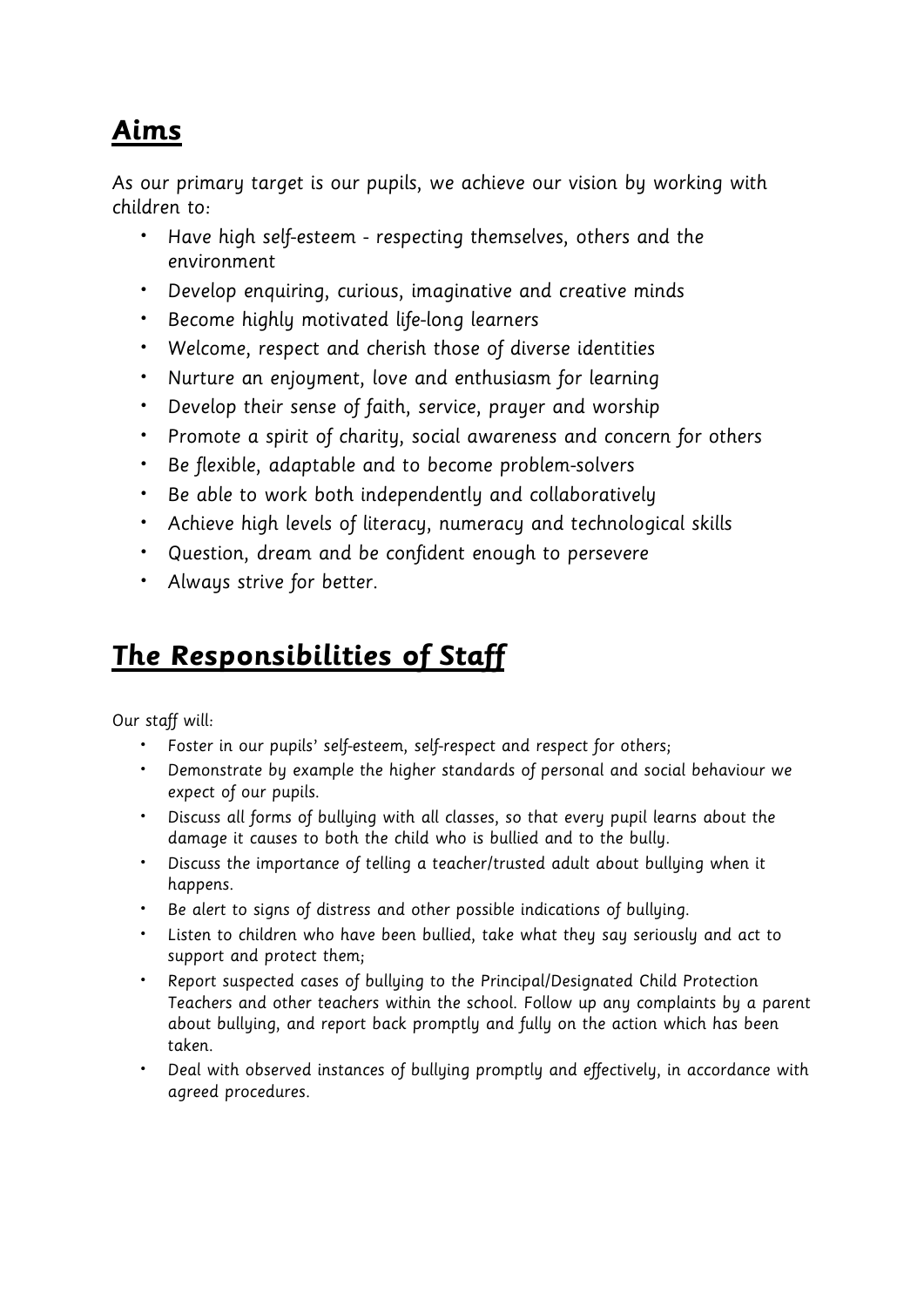### **The Responsibilities of Pupils**

We expect our pupils to:

- Refrain from becoming involved in any kind of bullying
- Intervene to protect the pupil who is being bullied, unless it is unsafe to do so;
- Report to a member of staff any witnessed or suspected instances of bullying, to dispel any climate of secrecy and help to prevent further instances.
- Anyone who becomes the target of bullies should not suffer in silence, but have the courage to speak out, to put an end to their own suffering and that of other potential targets.

#### **The Responsibilities of Parents**

We ask our parents to support their children and the school by:

- watching for signs of distress or unusual behaviour in their children, which might be evidence of bullying;
- advise their children to report any bullying to the Class teacher, Principal or Designated teachers for Child Protection.

Parents should explain the implications of allowing the bullying to continue unchecked, for themselves and for other pupils;

- advising their children not to retaliate violently to any form of bullying;
- being sympathetic and supportive towards their children, and reassuring them that appropriate action will be taken;
- co-operating with the school, if their children are accused of bullying, try to
- ascertain the truth, and point out the implications of bullying, both for the children who are bullied and for the bullies themselves.

#### **Preventative Measures**

- Promote our school ethos at all times (Caring & Sharing)
- Use of PDMU lessons/Circle Time
- 'Alive O' Programme
- Assemblies
- Positive Discipline Policy/RSE Policy